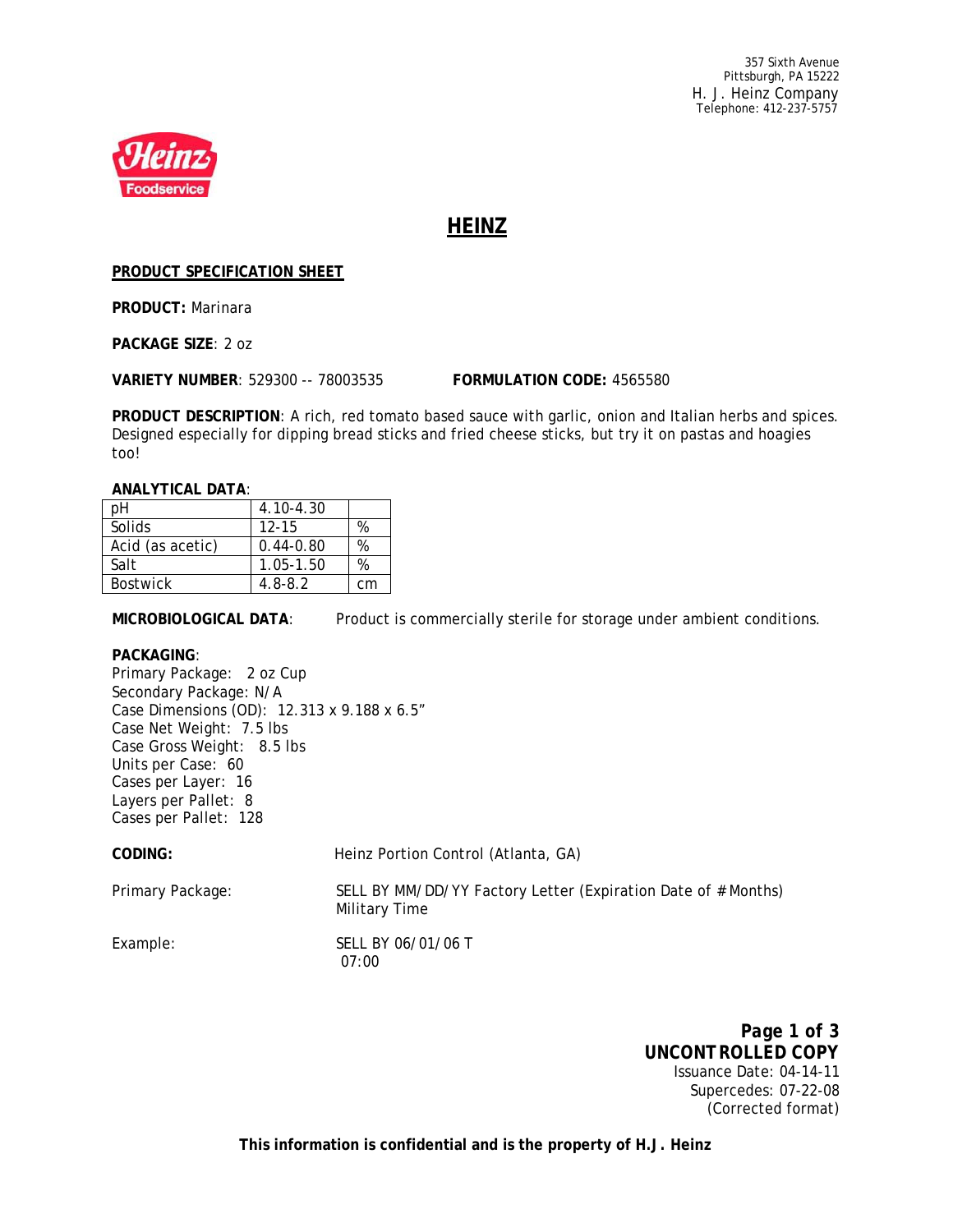357 Sixth Avenue Pittsburgh, PA 15222 H. J. Heinz Company Telephone: 412-237-5757



| Secondary Package: | Factory Code/ Year/ Month/ Day (DD)<br>SELL BY MM/DD/YY Factory Letter (Expiration Date of # Months)                      |
|--------------------|---------------------------------------------------------------------------------------------------------------------------|
| Example:           | Q21A01 (HPC Atlanta/2011/January/ 1st day)<br>SELL BY 06/01/11 E                                                          |
| Month Produced:    | Jan=A; Feb=B; Mar=C; Apr=D; May=E; Jun=F; Jul=G; Aug=H; Sep=J; Oct=K;<br>$Nov=L$ ; $Dec=M$                                |
| STORAGE:           | Storage Temperature: Ambient<br>Product to be stored in a manner to meet or exceed government sanitation<br>requirements. |

**SHELF-LIFE**: 270 days

#### **INGREDIENT STATEMENT**:

TOMATOES, WATER, SUGAR, SOYBEAN OIL, SALT, DEHYDRATED ONION, GARLIC POWDER, SPICES INCLUDING TURMERIC, POTASSIUM SORBATE AS A PRESERVATIVE, ASCORBIC ACID, CITRIC ACID, XANTHAN GUM.

**ALLERGENS:** None

**NUTRITIONAL DATA (Nutrition Facts & 100 g):**

| Nutrition Facts<br>Serving Size (57g)<br>Servings Per Container                                                                                                                                                                                                                                                                                                                      |  |  |  |  |
|--------------------------------------------------------------------------------------------------------------------------------------------------------------------------------------------------------------------------------------------------------------------------------------------------------------------------------------------------------------------------------------|--|--|--|--|
| Amount Per Serving                                                                                                                                                                                                                                                                                                                                                                   |  |  |  |  |
| Calories from Fat 10<br><b>Calories 45</b>                                                                                                                                                                                                                                                                                                                                           |  |  |  |  |
| % Daily Value*                                                                                                                                                                                                                                                                                                                                                                       |  |  |  |  |
| 1%<br>Total Fat 1g                                                                                                                                                                                                                                                                                                                                                                   |  |  |  |  |
| 0%<br>Saturated Fat 0g                                                                                                                                                                                                                                                                                                                                                               |  |  |  |  |
| Trans Fat 0q                                                                                                                                                                                                                                                                                                                                                                         |  |  |  |  |
| n%<br>Cholesterol 0mg                                                                                                                                                                                                                                                                                                                                                                |  |  |  |  |
| 10%<br><b>Sodium</b> 230mg                                                                                                                                                                                                                                                                                                                                                           |  |  |  |  |
| 2%<br>Total Carbohydrate 7g                                                                                                                                                                                                                                                                                                                                                          |  |  |  |  |
| 7%<br>Dietary Fiber 2g                                                                                                                                                                                                                                                                                                                                                               |  |  |  |  |
| Sugars 4g                                                                                                                                                                                                                                                                                                                                                                            |  |  |  |  |
| Protein 1g                                                                                                                                                                                                                                                                                                                                                                           |  |  |  |  |
| Vitamin C 110%<br>Vitamin A 10%                                                                                                                                                                                                                                                                                                                                                      |  |  |  |  |
| Calcium 2%<br>Iron $2%$<br>۰                                                                                                                                                                                                                                                                                                                                                         |  |  |  |  |
| *Percent Daily Values are based on a 2,000<br>calorie diet. Your daily values may be higher or<br>lower depending on your calorie needs:<br>Calories<br>2,000<br>2.500                                                                                                                                                                                                               |  |  |  |  |
| <b>Total Fat</b><br>Less Than<br>65g<br>80 <sub>9</sub><br>Saturated Fat<br>Less Than<br>20 <sub>a</sub><br>25g<br>Less Than<br>Cholesterol<br>300 <sub>ma</sub><br>300 mg<br>Less Than<br>Sodium<br>2.400mg<br>2.400mg<br><b>Total Carbohydrate</b><br>300g<br>375a<br>Dietary Fiber<br>25a<br>30 <sub>q</sub><br>Calories per gram:<br>$Part 9 -$<br>Carbohydrate 4 ·<br>Protein 4 |  |  |  |  |

*Page 2 of 3 UNCONTROLLED COPY* Issuance Date: 04-14-11 Supercedes: 07-22-08 (Corrected format)